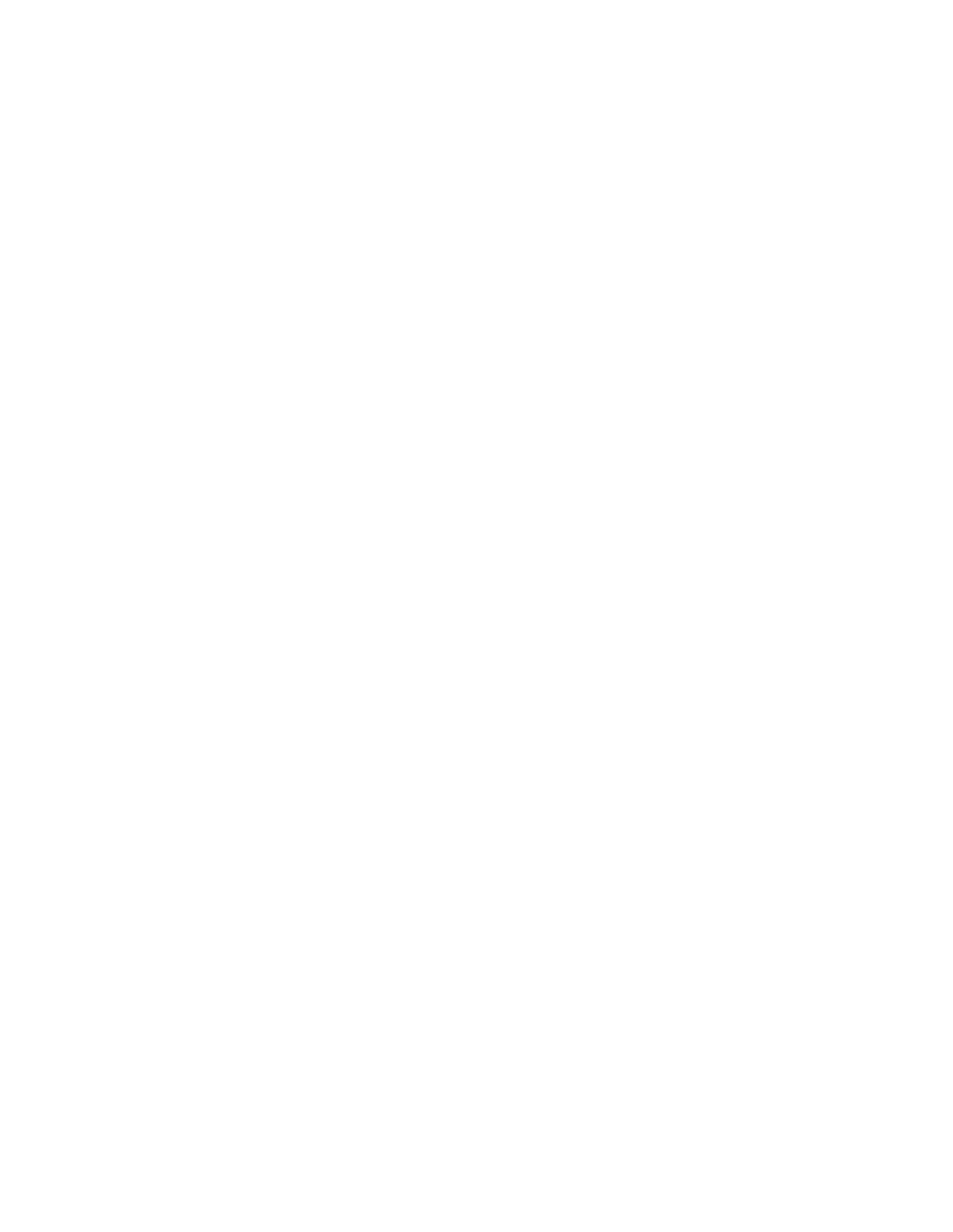# **I. BACKGROUND AND FRAMEWORK**

## **A. Scope of international obligations**

1. In a joint submission, Lawyers for a Democratic Society, People's Solidarity for Participatory Democracy, Korean Women's Association United and Korean Progressive Network Jinbonet in association with other non-governmental organizations (MINBYUN-PSPD-KWAU-KPNJ and other NGOs) noted that the Government has not defined its position on withdrawing its reservations on a number of provisions of the core human rights treaties. Moreover, the State party did not ratify the Optional Protocol to the Convention against Torture and Other Cruel, Inhuman or Degrading Treatment or Punishment (OP-CAT) as well as the International Convention on the Protection of the Rights of All Migrant Workers and Members of Their Families (ICRMW).

## **B. Constitutional and legislative framework**

2. The National Human Rights Commission of Korea (NHRCK) indicated that under the Constitution, the international human rights instruments acceded and ratified by the Government have the same legal effect as the domestic legislation. However, according to the NHRCK, international human rights law is still not widely known to the public, and the Executive, Legislative and Judicial branches do not possess an in-depth understanding of their legal obligations to implement international human rights law. Recently, the Judicial and the Legislative branches have begun to refer to international human rights law.<sup>2</sup> NHRCK recommended developing national mechanisms for the Legislative and Judicial branches to participate in the implementation of international instruments and to find effective ways to disseminate these instruments.<sup>3</sup>

3. MINBYUN-PSPD-KWAU-KPNJ and other NGOs pointed out that only "citizens" (rather than "non-citizens") are protected by the Constitution. It also differentiates civil rights from social rights where the state has wide discretion and denies the indivisibility of these two rights. While the Constitution states that international law shall have "the same effect as domestic law", the binding power of international human rights law has been denied in reality, according to MINBYUN-PSPD-KWAU-KPNJ and other NGOs.<sup>4</sup>

# **C. Institutional and human rights infrastructure**

4. The NHRCK was established in 2001, after a three year consultation period with a wide range of sectors and actors in Korean society, as indicated by the Asian Legal Resource Centre (ALRC).<sup>5</sup> It is accredited with 'A status' *vis-à-vis* the International Coordinating Committee of national human rights institutions.<sup>6</sup> MINBYUN-PSPD-KWAU-KPNJ and other NGOs noted that the NHRCK has made recommendations on major policies, laws and ordinances and contributed to human rights improvements in detention facilities among others. However, according to MINBYUN-PSPD-KWAU-KPNJ and other NGOs, the NHRCK has been passive in addressing violations in relation to economic, social and cultural rights. Moreover, the Government has minimized, distorted or disregarded the recommendations rendered by the Commission, thus hindering overall improvement in human rights situation. 7

5. In a joint submission, the Korean Women's Association United, the Korea Women's Hotline, the Women Migrant Human Rights Centre in Korea, the Korea Sexual Violence Relief Centre, the Differently Abled Women United and other non-governmental organizations (KWAU-KWH-WMHRCK-DAWU and other NGOs) reported that a proposal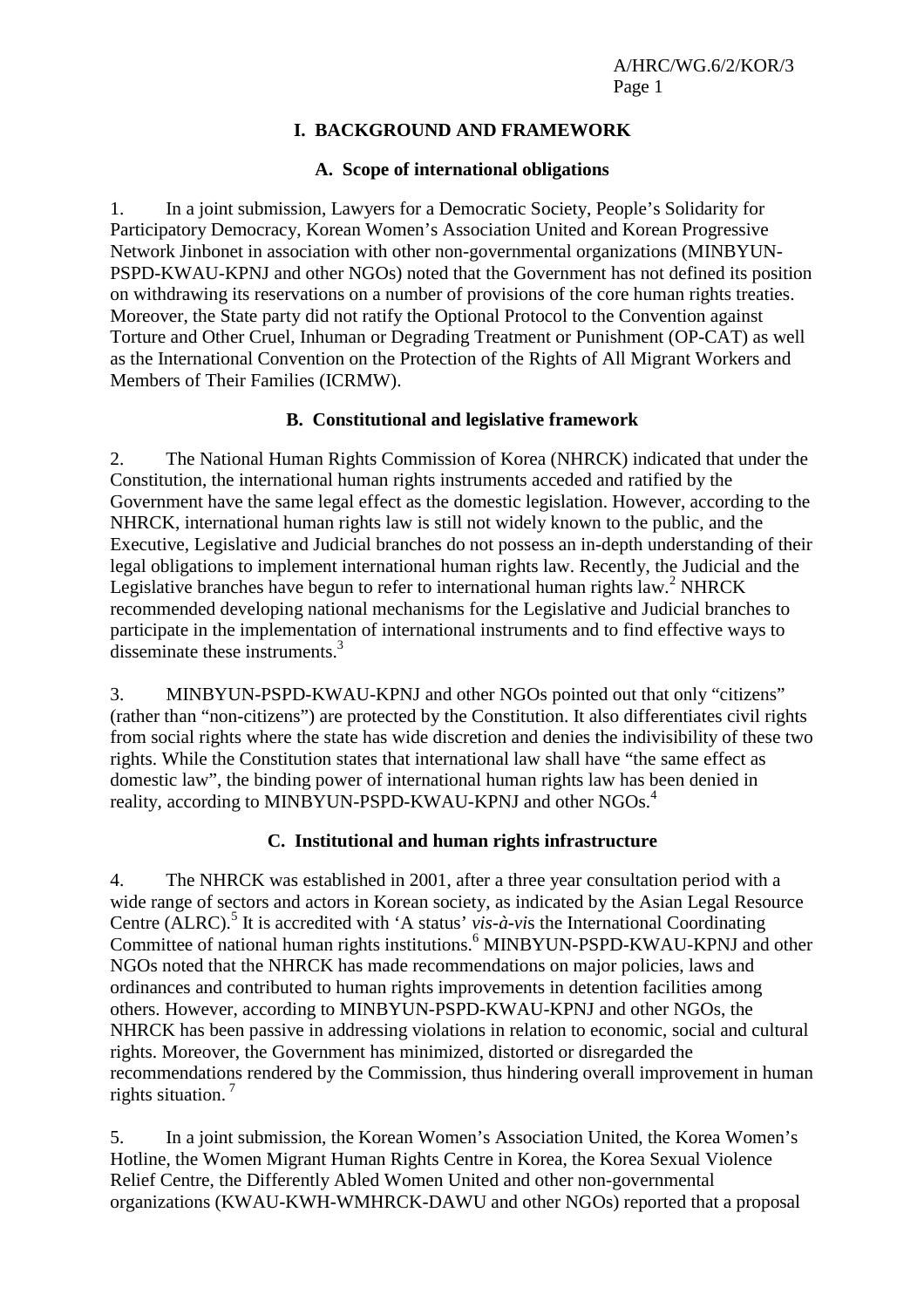A/HRC/WG.6/2/KOR/3 Page 2

for the reorganization of government bodies was submitted to the National Assembly in January 2008. The new administration wants to combine the Ministry of Gender Equality & Family and the Ministry of Health & Welfare and to reduce the ministry responsible for gender affairs to a toothless committee within another ministry, which is a huge setback for Korean women's human rights. The Ministry of Gender Equality was first established in 2001 and expanded the scope of its responsibility by taking over childcare matters in 2004, and family policies in  $2005$ .<sup>8</sup>

## **D. Policy measures**

6. The NHRCK informed that in May 2007, the Government set up the National Action Plan for the Promotion and Protection of Human Rights (NAP). NHRCK noted however that the NAP failed to address important issues regarding civil and political rights (such as the recognition of political activities of civil servants and teachers, establishment of an independent Military Prosecutor's Office, abolishment of the National Security Act (NSA), recognition of conscientious objection to military service, abolishment of the death penalty); economic, social and cultural rights (improvements to industrial accident and unemployment insurance policies, increase of the minimum legal wages, protection of the rights of patients, prohibition of forced evictions without providing shelter, ratification of ILO Conventions on the right to assembly); and other issues regarding socially marginalized people and minority groups.<sup>9</sup> MINBYUN-PSPD-KWAU-KPNJ and other NGOs also pointed out that the NAP has not shown a clear stance on pressing human rights issues such as the National Security Act, the death penalty and the rights of conscientious objectors to military service. The NAP also neglects the cause of human rights protection for vulnerable people such as sexual minorities. 10

7. NHRCK recommended the Government to provide human rights education to law enforcement officials including judges, prosecutors, public officials and social welfare workers; to include and strengthen human rights education programs at all levels in a comprehensive way and; to pass laws on human rights education.<sup>11</sup>

# **II. PROMOTION AND PROTECTION OF HUMAN RIGHTS ON THE GROUND**

### **A. Cooperation with human rights mechanisms**

8. MINBYUN-PSPD-KWAU-KPNJ and other NGOs indicated that the Government has neglected its obligation to implement and disseminate the concluding observations of treaty monitoring bodies and made no sincere efforts to cooperate with civil society.<sup>12</sup>

### **B. Implementation of international human rights obligations**

### **1. Equality and non discrimination**

9. The NHRCK noted that CEDAW has largely contributed to improvements of women's rights in the Republic of Korea. It influenced the process of revising the family law, which led to the most important achievement in the four years, namely the abolishment of the male-only family head system or *hojuje*. Still, according to the NHRCK, there remain many problems: a wide salary gap between men and women, the low ratio of women in high ranking positions, violence against women, sexual harassment and stereotypes on gender roles including the conception that women should be the primary child caregivers. The NHRCK recommended to proactively implement policies to change stereotypes of women and intensify the punishment of perpetrators of violence against women.<sup>13</sup> MINBYUN-PSPD-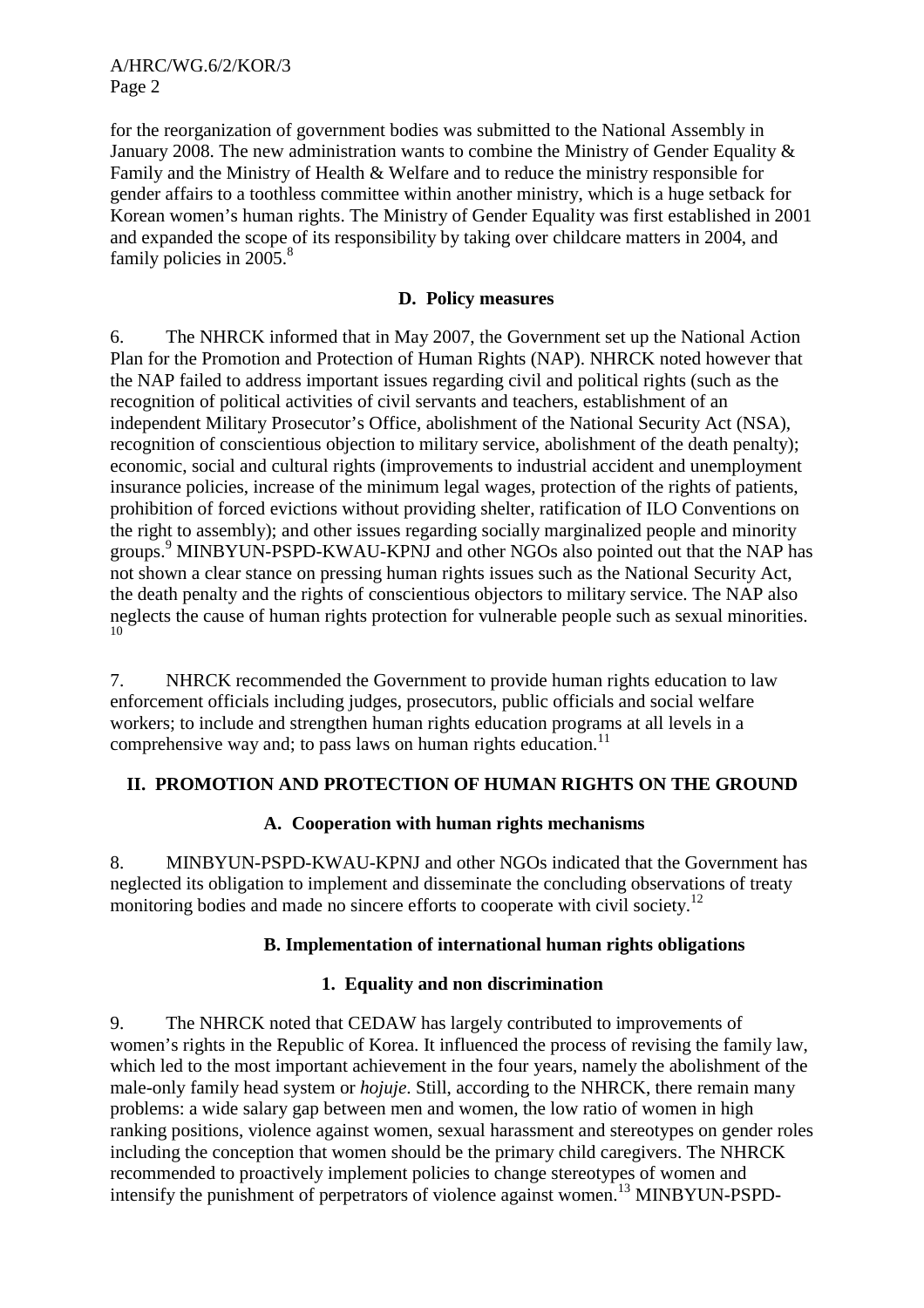KWAU-KPNJ and other NGOs noted that despite the abolishment of the "family head system", women are still experiencing political, economic, social and cultural discrimination and some of the Government's gender equality policies have been repealed contributing to a lower awareness of women's human rights in Korean society.<sup>14</sup>

10. The International Gay and Lesbian Human Rights Commission (IGLHRC) informed that South Korea's policies on Lesbian, Gay, Bisexual, Transgender, and Queer (LGBTQ) issues have been relatively progressive. The country prohibited employment discrimination based on sexual orientation in 2001, and permitted people who had undergone gender reassignment surgery to get personal documents reflecting their changed gender identity in 2006. But homophobia persists and LGBTQ activists continue to fight discrimination in schools and in the military, as reported by IGLHRC. Many gay websites remain censored.<sup>15</sup> IGLHRC also informed that in 2007, the Ministry of Justice drafted an anti-discrimination bill. However, IGLHRC indicated that the bill, which was at that time pending in the Legislative and Judiciary Committee, excluded seven protected categories, including sexual orientation. 16

11. Recently, rights of persons with disabilities have become a major social concern, as highlighted by the NHRCK. The Government introduced improved policies and enacted legislation, the *Act on Discrimination against Persons with Disabilities* in 2007. The NHRCK also informed that the Government signed the Convention on the Rights of Persons with Disabilities but has not yet ratified it.<sup>17</sup> KWAU-KWH-WMHRCK-DAWU and other NGOs indicated however, that policies and programs for persons with disabilities are gender-blind, highlighting the importance of considering the unique needs of women. <sup>18</sup> MINBYUN-PSPD-KWAU-KPNJ and other NGOs also noted that although a bill regarding anti-discrimination against persons with disabilities has been enacted, employment and income discrimination regarding persons with disabilities still exists. The law ensuring the right to move for persons with disabilities does not guarantee the right to access to roads and buildings and public transportation. Furthermore, persons with disabilities are often institutionalized without their consent, deprived of their personal relationships and cultural rights, and suffer from poor housing, food conditions, forced labour and violent abuse within the facilities. According to MINBYUN-PSPD-KWAU-KPNJ and other NGOs, the Act should include the prohibition of discrimination based on the forms of employment, and the Government should endeavour to continuously monitor private sector as well as public sector to stop discrimination against persons with disabilities. An organization regulating and supervising the welfare facilities should be created and policies encouraging the self-reliance of persons with disabilities should be promoted.<sup>19</sup>

# **2. Right to life, liberty and security of the person**

12. AI noted that 30 December 2007 marked the ten year anniversary since the Government of the Republic of Korea last carried out any executions and therefore AI considers the Republic of Korea "abolitionist in practice". AI reported that on 31 December 2007 the President commuted six death row prison inmates' sentences to life imprisonment. However, 58 prisoners remain on death row and certain crimes still carry the death penalty*.*  In 2007, two death sentences were passed. AI indicated that the Special Bill to Abolish the Death Penalty has been before the Legislation and Judiciary Committee of the National Assembly since 2005, and if not voted on before the end of the current parliamentary session, the Special Bill will lapse in March 2008.<sup>20</sup> AI recommended the Government to introduce a formal moratorium as a step toward abolition of capital punishment and expedite passage into law of the Special Bill to Abolish the Death Penalty in the National Assembly.<sup>21</sup> The NHRCK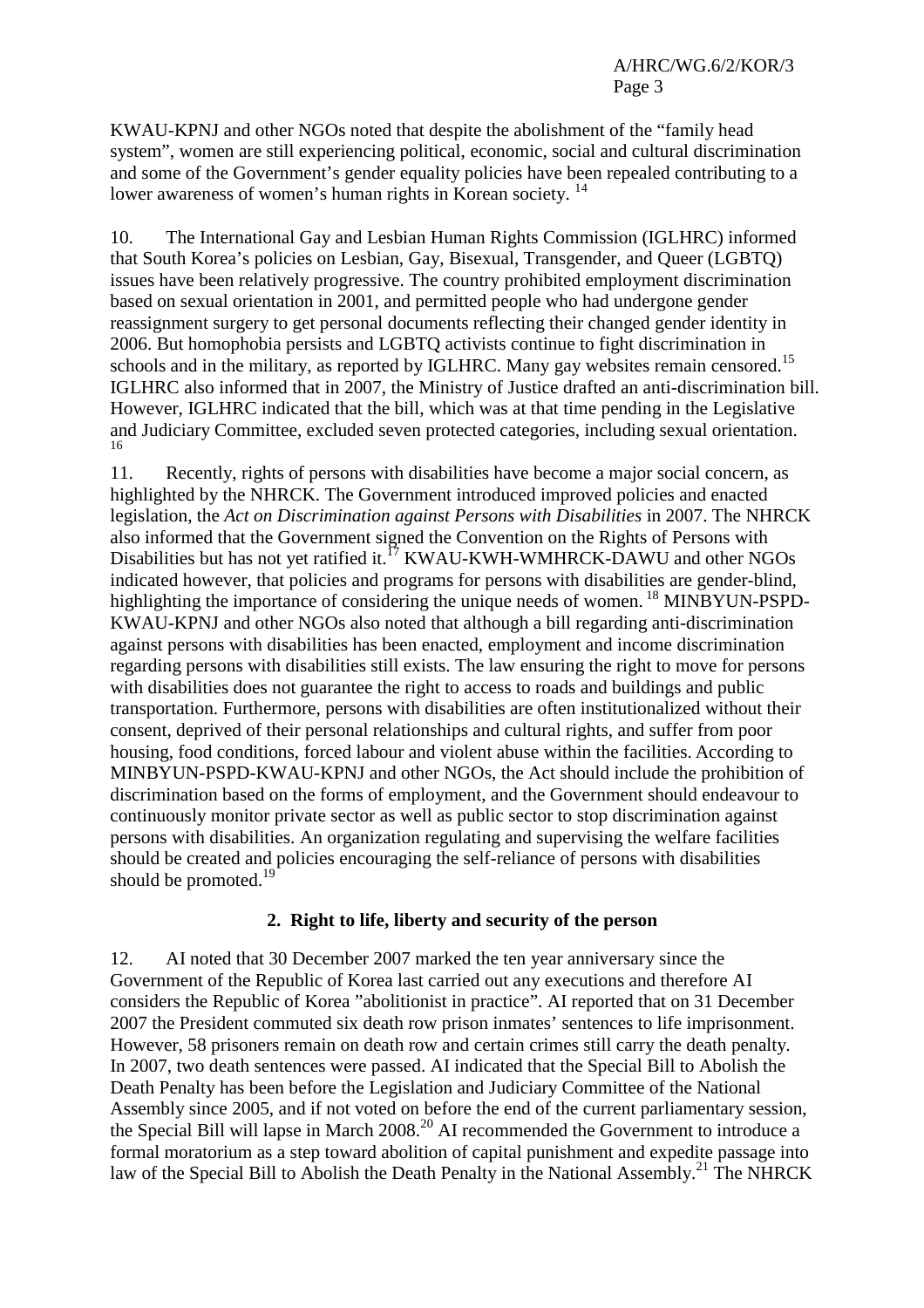as well as MINBYUN-PSPD-KWAU-KPNJ and other NGOs also recommended abolishing the death penalty. $^{22}$ 

13. MINBYUN-PSPD-KWAU-KPNJ and other NGOs reported that women's right to health and their right to choose have also been violated because of illegal abortion practices.<sup>23</sup>

14. The NHRCK reported that torture against persons in detention by investigative agencies and other national bodies, including prisons**,** has remarkably decreased over the past four years. However, it also indicated that human rights violations in particular in unregistered facilities are reported to be serious; therefore effective supervisory measures are needed.<sup>24</sup> NHRCK also noted that human rights in protective facilities for the mentally-ill, the disabled, the older and children need to be urgently improved.<sup>25</sup>

15. On the issue of domestic violence, KWAU-KWH-WMHRCK-DAWU and other NGOs reported that victims of domestic violence are not fully protected in the Republic of Korea. This is because violence at home is culturally a matter of privacy; legal and institutional safeguards for the victims are poor; the awareness is low in the police; the aggressor is often allowed to stay at home while the victim is driven away under the existing legal system; and public services focus on counselling for the victims rather than punishment of the perpetrators, resulting in only 14.9% of prosecution among the arrested for domestic violence in 2003. KWAU-KWH-WMHRCK-DAWU and other NGOs indicated that relevant authorities must put more efforts on a campaign to raise awareness that domestic violence is a crime; on appropriate injunction based on judging the danger the harmer puts on the victim; and on guaranteeing the security of the victim.<sup>26</sup>

16. The NHRCK reported that there is a growing recognition of the importance of the rights of children, yet corporal punishment against children is still a particularly serious issue. <sup>27</sup> MINBYUN-PSPD-KWAU-KPNJ and other NGOs also reported that corporal punishment is still prevalent in schools. 28 The Global Initiative to End All Corporal Punishment of Children (GIEACPC) pointed out that corporal punishment is lawful at home. Children have limited protection from violence under the Child Welfare Act, the Penal Code, the Special Act on Punishment of Domestic Violence, the Act on Prevention of Domestic Violence and Victim Protection, and the Constitution. 29 Corporal punishment is **l**awful in schools under article 18(1) of the Act on Primary and Secondary Education and article 31(7) of the Enforcement Decree of the Act.  $30$  GIEACPC further indicated that corporal punishment is unlawful as a sentence for crime and as a disciplinary measure in penal institutions. There is no explicit prohibition of corporal punishment in alternative care settings. GIEACPC strongly recommended introducing legislation as a matter of urgency to prohibit corporal punishment of children in all settings. 31

17. According to MINBYUN-PSPD-KWAU-KPNJ and other NGOs, arbitrary detention is prevalent in the military because a considerable number of military personnel have been detained only by the order of their superiors without due process or judicial procedure, while unconvicted prisoners are incarcerated in "substitute cells" (detention cells in the military) for significant periods of time. $32$ 

# **3. Administration of justice and the rule of law**

18. MINBYUN-PSPD-KWAU-KPNJ and other NGOs pointed out that with the revision of the Criminal Procedure Act and the enactment of the Habeas Corpus Act, the rights of detainees have been emphasized. However the Criminal Procedure Act reinforces the powers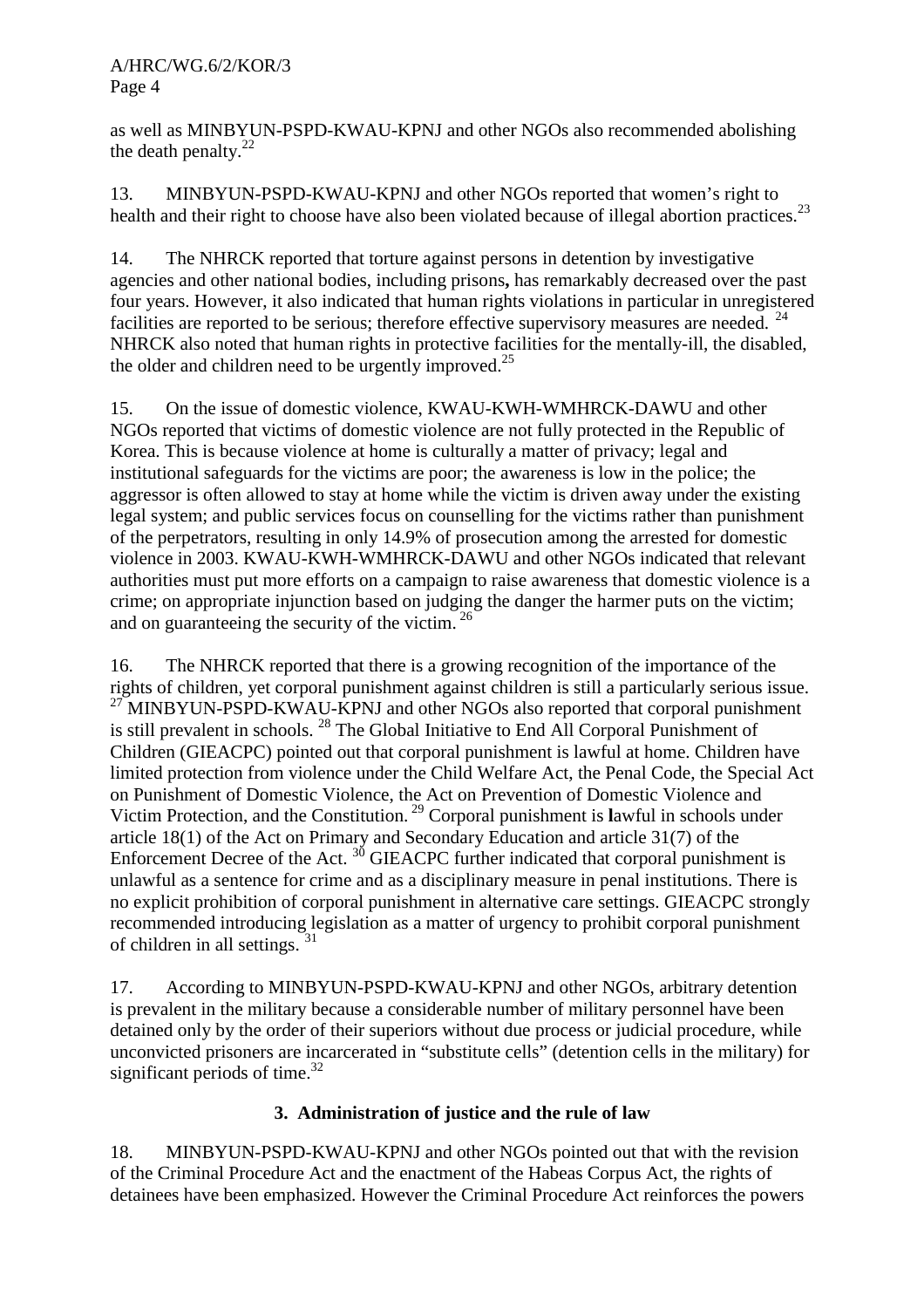of the police and the prosecutorial offices and the Habeas Corpus Act is not completely effective due to the fact that it explicitly excludes non-citizens in immigration detention facilities and fails to provide enough concrete means to ensure habeas corpus protections.<sup>33</sup>

19. Although the efforts of the Truth and Reconciliation Commission and other institutions for transitional justice brought to light some past crimes, the wrongdoers' refusal to admit such crimes and the lack of punitive measures against them has rendered justice ineffective, according to MINBYUN-PSPD-KWAU-KPNJ and other NGOs.<sup>34</sup>

# **4. Right to privacy, marriage and family life**

20. The NHRCK noted that with the development of information technology, there is a growing risk of privacy invasion, from Closed Circuit Television (CCTV) surveillance and eavesdropping, to abuse of personal database and bio-recognition technology.<sup>35</sup> Similar concerns were also raised by MINBYUN-PSPD-KWAU-KPNJ and other NGOs. 36 NHRCK recommended that efforts be made to protect the rights to privacy from excessive collection and misuse of personal data. <sup>37</sup>

21. KWAU-KWH-WMHRCK-DAWU and other NGOs raised the problems of discrimination against untraditional families, indicating that the Health Family Act seems to emphasize "Family" in its English title, but the Korean equivalent connotes "Healthy Home", dividing "healthy homes" and "unhealthy homes". The act suggests that a traditional family with a couple of man and woman and their children is healthy while other family types are not**.** In particular, Article 3 stipulates that a family can be formed only by marriage, blood relationship and adoption. KWAU-KWH-WMHRCK-DAWU and other NGOs indicated that the law must be revised, because it excludes cohabitation, foster family, unwed parenthood or other non-traditional families.38

22. KWAU-KWH-WMHRCK-DAWU and other NGOs indicated that civil law needs to be amended to guarantee women's equal property rights during marriage and at its dissolution. Among Korean couples, 76.2% register their homes in the husband's name, and when couples file a divorce, only 20 to 40% of the wives receive some assets.<sup>39</sup>

# **5. Freedom of religion or belief, expression, association and peaceful assembly, and right to participate in public and political life**

23. The NHRCK noted that alternative military service programs for conscientious objectors started to be considered*.* <sup>40</sup> On the same issue, MINBYUN-PSPD-KWAU-KPNJ raised concerns that conscientious objectors are still being sent to jail due to the fact that conscientious objection is considered a felony. Conscientious objectors to army reserve training are repeatedly punished and forced to pay fines.41 The NHRCK recommended that the Government introduce policies for conscientious objectors in a prompt manner, as recommended by UN human rights bodies.<sup>42</sup>

24. According to MINBYUN-PSPD-KWAU-KPNJ and other NGOs, although the Constitution expressly forbids a license system for assembly, the Government is operating a de facto license system through issuing prior disapprovals under the related law which obligates people to report assemblies and demonstrations beforehand. By surrounding areas designated for assemblies and demonstrations with police squad buses, the police prevent people in general from approaching the areas and stifle any sort of communication, effectively nullifying the right to assembly and demonstration.<sup>43</sup> On the same issue, the NHRCK reports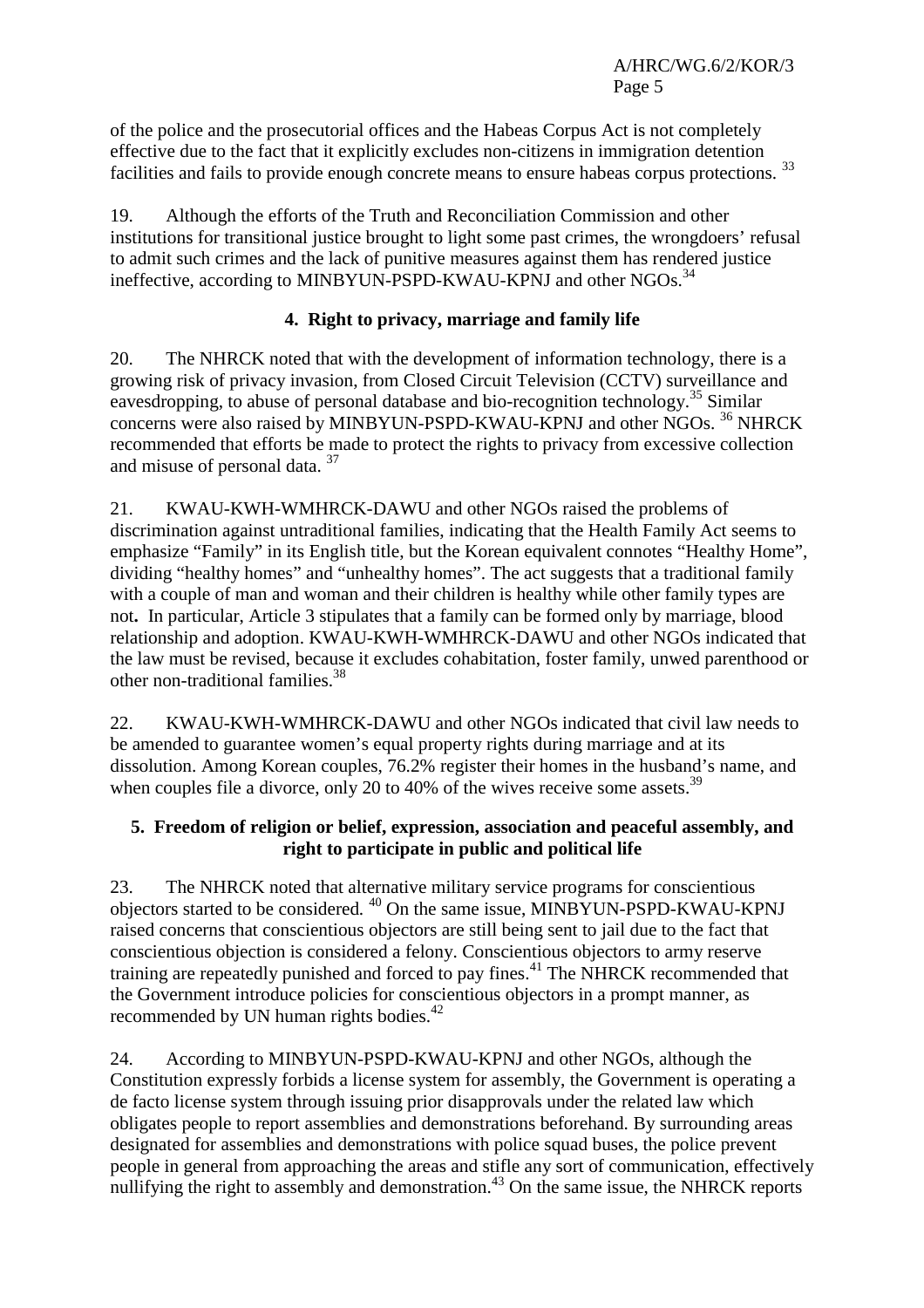### A/HRC/WG.6/2/KOR/3 Page 6

that assemblies related to political issues were banned in advance for fear of traffic disruption and probable violence.<sup>44</sup>

25. AI indicated that the National Security Act (NSA), in force since 1948, has been used throughout the years to imprison people for engaging in peaceful political activities and for publishing and distributing material deemed to "benefit" the enemy. The law provides long sentences or even the death penalty for "anti-state" and "espionage" activities, but these terms are not clearly defined.45 In this regard, AI highlighted the concluding observations of the Human Rights Committee, on the third periodic report by the Republic of Korea, in which the Committee noted that the restrictions placed on freedom of expression do not meet the requirements of the Covenant and urged the State party, as a matter of urgency, to ensure compatibility with requirements under the Covenant. AI also noted that similar earlier recommendations by the Committee to amend the NSA in order to bring it into line with international standards regarding clarity of criminal law have not been followed up.<sup>46</sup> AI recommended the Government to take concrete steps to abolish the NSA, or otherwise amend it to bring it into line with international standards regarding clarity of criminal law, and freedom of expression and association.<sup>47</sup> The NHRCK also reported that the NSA has not been abolished. 48

26. MINBYUN-PSPD-KWAU-KPNJ and other NGOs also informed that the NSA arbitrarily makes it a criminal act to simply possess books or express views and is in reality expanding in scope because of new legislations which strengthen surveillance and control of communication, etc. Furthermore, the internet, which is the most important and widely used open forum for exchanging diverse views and shaping public opinion, has been regulated by law to prohibit the free expression of political views during the national elections.<sup>4</sup>

27. KWAU-KWH-WMHRCK-DAWU and other NGOs noted the low level of women's participation in political activities, recalling that the national assembly had had fewer than 10 women lawmakers until the  $17<sup>th</sup>$  election, which produced seats for 43 women.<sup>50</sup>

# **6. Right to work and to just and favourable conditions of work**

28. MINBYUN-PSPD-KWAU-KPNJ and other NGOs noted that **"**irregular workers**"** face steep challenges in Korean society; they lack a social safety net and suffer from a disparity between irregular workers and regular workers regarding income and labor conditions. Irregular workers make up nearly 50 percentof the Korean workers, contributing to the deepening of social polarization.<sup>51</sup> The NHRCK also reported that irregular workers are seriously suffering from discrimination in employment. The NHRCK informed that after the *Act on Protection for Non-regular Workers* became effective in July 2007, some employers started to fire irregular workers or to deny renewal of their contracts to avoid the possibility of regularizing them.<sup>52</sup>

29. KWAU-KWH-WMHRCK-DAWU and other NGOs informed that although more women want to work, only 54.7 percent of women aged between 15 and 64 actually found a job in 2006. According to a survey of Korea National Statistical Office in August 2006, among those working women, 67.6 percent have non-regular jobs and suffer from low-paying insecure employment.53 MINBYUN-PSPD-KWAU-KPNJ and other NGOs raised similar concerns, recommending that relevant laws to protect women's labour rights and prohibit discrimination should be enacted or revised.54 KWAU-KWH-WMHRCK-DAWU and other NGOs recommended that care workers and other unofficial workers be legally recognized as workers.<sup>55</sup>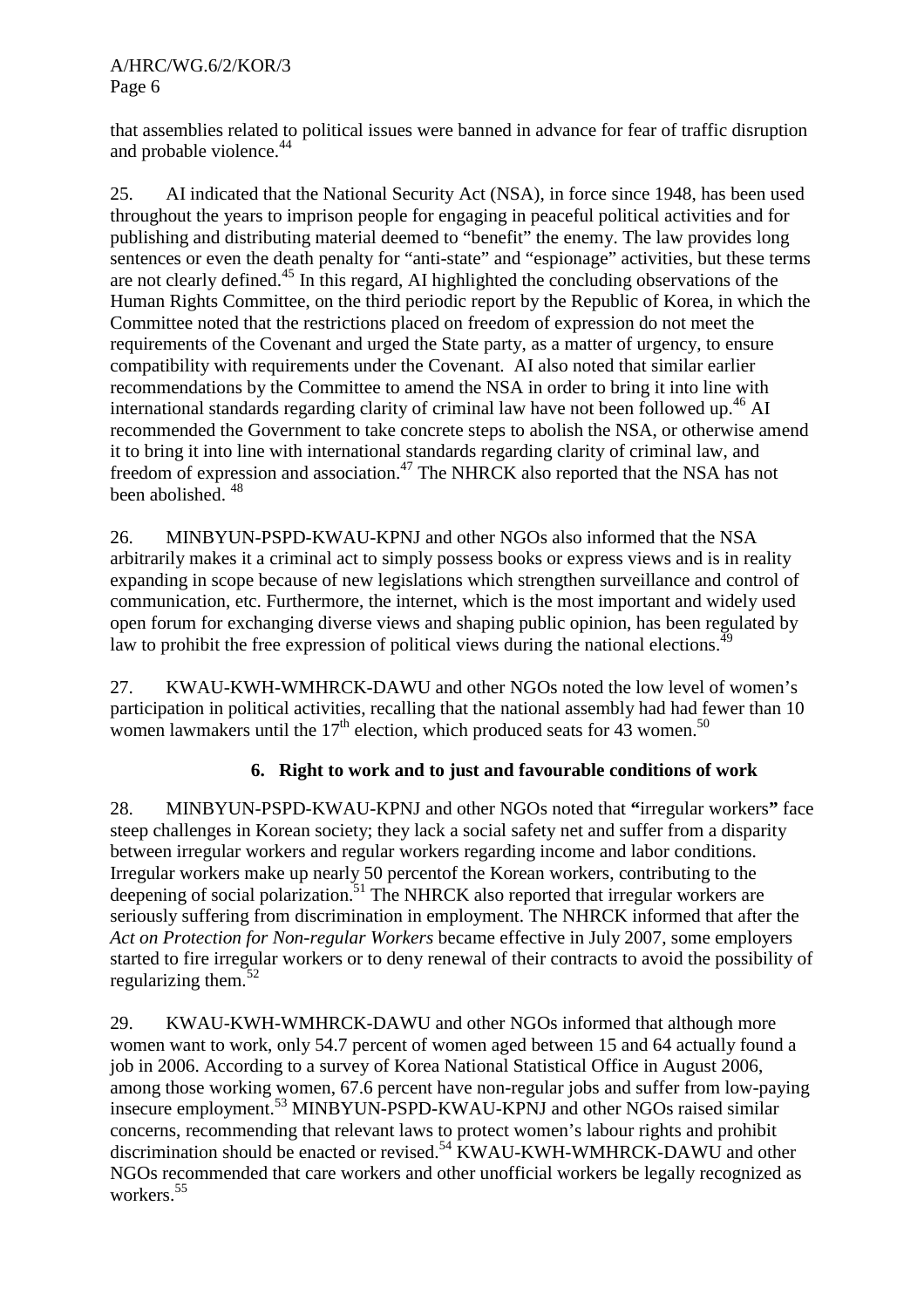30. As reported by MINBYUN-PSPD-KWAU-KPNJ and other NGOs, because of their part-time employee status**,** juveniles also suffer from poor labour conditions where they are withheld pay or underpaid but work for long hours. However, they also lack legislative protection from this situation.<sup>56</sup>

31. The International Trade Unions Confederation (ITUC) informed that the law on the Establishment and Operation of Public Officials Trade Unions went into effect on 28 January 2006. Civil servants are allowed to legally organise within administrative units predefined by the law. However, there are a numerous categories of public officials who are still denied union rights, including managers, human resources personnel, personnel dealing with trade unions or industrial relations, and special public servants such as military, police, fire-fighters, politically-appointed officials, and high level public officials. Civil servants have the right to collective bargaining, but the subjects of negotiation are limited to matters concerning trade unions, members' pay and welfare and other working conditions. Hence, trade unions cannot address other economic and social issues. ITUC reported that restrictions on collective action prompted in 2006, strong opposition to the law by the Government Employees Union (KGEU) affiliated to the Korean Confederation of Trade Unions (KTCU), and also Government action against the KGEU that included the closure of over a hundred local union offices.57 MINBYUN-PSPD-KWAU-KPNJ and other NGOs also raised concerns regarding the rights of workers to collective action and strike.<sup>58</sup>

32. ITUC also informed that in November 2006, the government passed through the Parliament a series of revised labour laws that will make it easier to hire replacement workers during strikes, and employ workers on temporary contracts. According to ITUC, in 2006, employers continued to fire trade unionists with impunity, and frequently filed criminal charges (and demands for huge amounts of compensation) for alleged 'obstruction of business' resulting from regular union activities. ITUC indicated that police violence against strikers continued in 2006, resulting in serious injuries for some and the death of one steel worker. 59

# **7. Right to social security and to an adequate standard of living**

33. According to the NHRCK, the understanding that the Government should guarantee and fulfil individuals' economic, social and cultural rights needs to be strengthened. For the past four years, governmental policies to guarantee social rights have improved. However, considering a wider gap between the rich and the poor, increasing job insecurity, and unemployment, individuals' social rights need to be more protected, as noted by the NHRCK.<sup>60</sup> Combined with the lack of a social safety net and the weakness of the current social welfare system**,** economic divide and expansion of the poor are becoming more serious, contributing to the tendency of poverty passing on from generation to generation, as highlighted by the NHRCK.<sup>61</sup> KWAU-KWH-WMHRCK-DAWU and other NGOs also raised concerns about the situation of families with single mothers who live below the poverty line. <sup>62</sup> Similar concerns were also raised by the MINBYUN-PSPD-KWAU-KPNJ and other NGOs recommending to readjust the criteria for selecting eligible recipients of the Basic Livelihood Security and the Minimum Cost of Living and; to establish a universal basic pension system to cover those excluded from the present National Pension Scheme. <sup>63</sup>

34. The NHRCK noted that the public health insurance program is being provided to all individuals, and that the range of coverage is improving. However, the portion that individuals pay needs to be reduced and insurance coverage requires to be further widened, partly because economic burdens on patients with incurable diseases and long-term care needs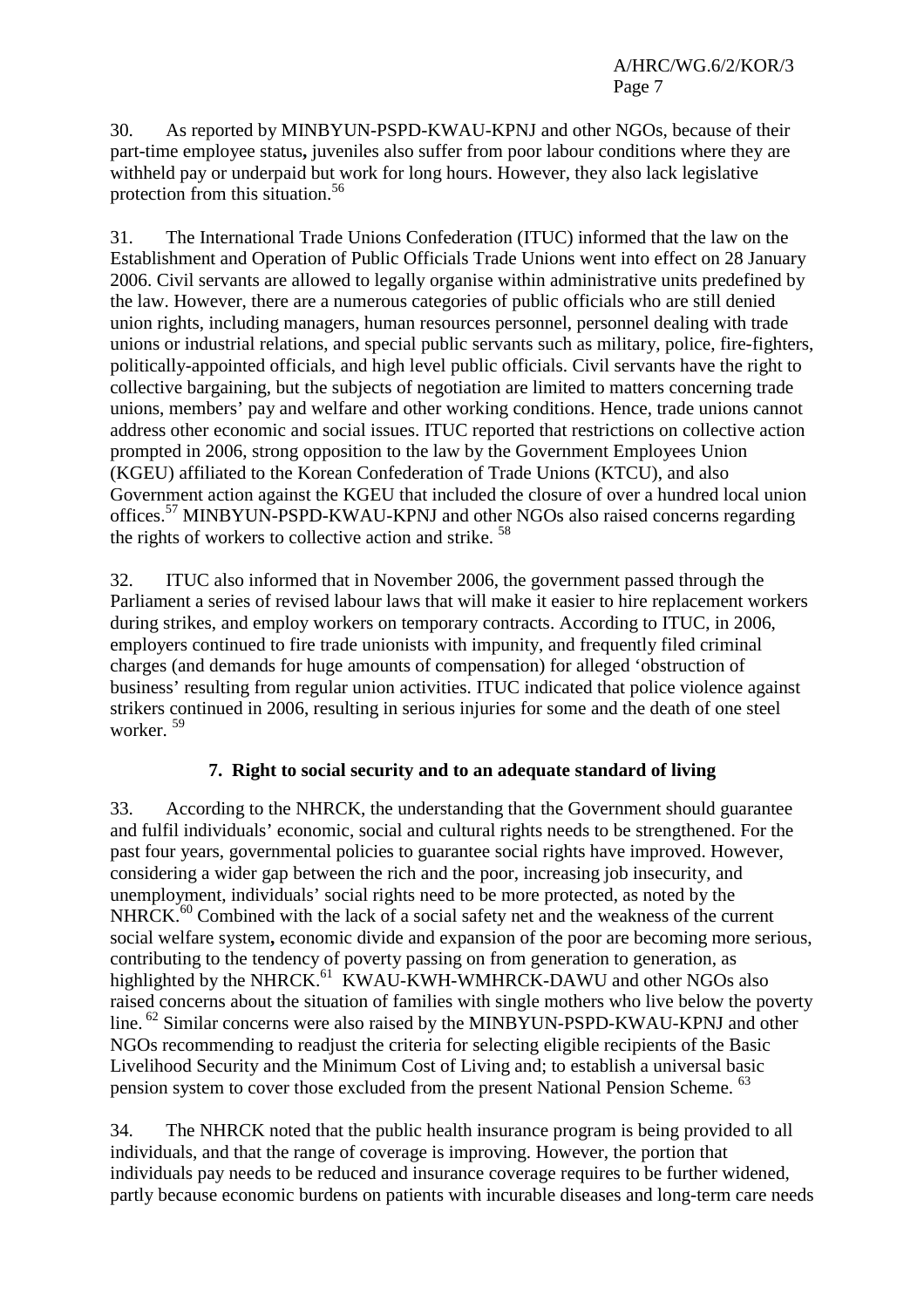are ever increasing.64The NHRCK recommended the Government to provide measures to guarantee the right to health by strengthening the social welfare system, guaranteeing rights to shelter, and expanding medical assistance for the poor so that all individuals in the country can enjoy adequate standards of living.<sup>65</sup>

35. MINBYUN-PSPD-KWAU-KPNJ and other NGOs reported that forced evictions without prior warning are still prevalent, even during winter months or in the middle of the night. There is a lack of an effective housing policy covering unregistered dwellings and tenants. 2,550,000 houses including "vinyl houses", "single rooms in lodgings" and "basement rooms" are below the housing minimum standard, as specified by the Korean laws and ordinances. Furthermore, hundreds of farmers in Pyongtaek have lost their homestead because of the recent move by a foreign army base to that area.<sup>66</sup> MINBYUN-PSPD-KWAU-KPNJ and other NGOs indicated that the provisions facilitating forced evictions without prior warning must be eliminated. Where there are either public projects or private construction projects, the Government should make it mandatory to build rental houses or temporary lodgings for those subject to forced evictions. They further recommended that affordable housing be supplied and realistic criteria for eligible residents for public rental housing be adopted.<sup>67</sup>

## **8. Right to education**

36. MINBYUN-PSPD-KWAU-KPNJ and other NGOs indicated that compulsory primary school education, although free in principle, is placing a significant financial burden on families.<sup>68</sup> As noted by NHRCK, middle school education is also compulsory, but parents still need to pay for some portion of the education. Furthermore, according to MINBYUN-PSPD-KWAU-KPNJ and other NGOs, the continued emphasis on college entrance examinationcentred policy is increasing the financial burden on families and is also causing a disparity in the quality of education amongst Koreans belonging to different income tax brackets. <sup>69</sup> NCHRK recommended that measures be taken to guarantee the right to education for students from low-income families.70 MINBYUN-PSPD-KWAU-KPNJ and other NGOs indicated that the Government should adopt concrete measures to implement the recommendations of the United Nations Committee on Economic, Social and Cultural Rights which mention the alleviation of the financial education burden on the lower income tax bracket families by the normalization of public educational systems, reforms for the excessive college entrance examination competition, and the promotion of equal accessibility regarding higher education. $71$ 

37. MINBYUN-PSPD-KWAU-KPNJ and other NGOs informed that it is still very difficult for persons with disabilities to receive a proper education. In order to realistically promote education amongst persons with disabilities, the Bill for the Special Education of Persons with Disabilities, which advocates the establishment of schools and classes with specialized teachers, as well as free compulsory pre-school education for infants with disabilities, should be supported with an adequate budget and personnel. MINBYUN-PSPD-KWAU-KPNJ and other NGOs also recommended expanding compulsory education for women with disabilities.<sup>72</sup> Similar recommendations were made by KWAU-KWH-WMHRCK-DAWU and other NGOs.<sup>73</sup>

### **9. Migrants, refugees and asylum seekers**

38. The NHRCK stated that with the increase of migrants, the Government has developed new policies and revised legislations in this area. However, according to the NHRCK, discriminations that migrants are facing in their daily lives are serious.  $^{74}$  AI indicated that as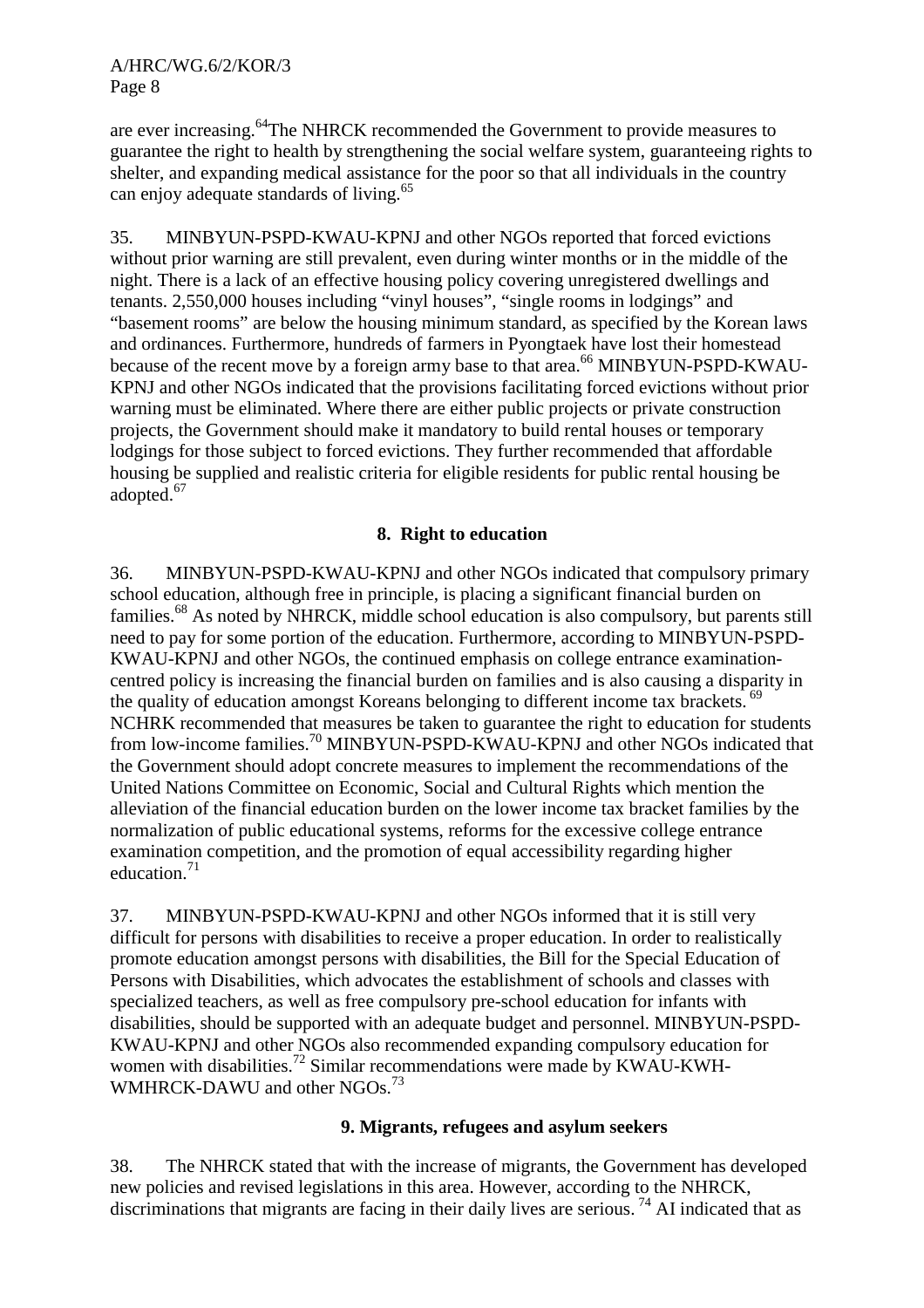far as they are aware, the Republic of Korea became the first labour-importing country in Asia to seek to protect the rights of migrant workers when it introduced the Act concerning the Employment Permit System for migrant workers (EPS Act) in August 2003. As of 2007, the number of migrant workers was estimated at 502,082, of which at least 210,000 are irregular migrant workers.<sup>75</sup> ITUC raised similar concerns and pointed out that migrant workers are granted only a three years work permit, and are strictly forbidden from changing their employer. <sup>76</sup> NHRCK recommended to enhance social awareness and, to revise legislation and policies for better protection of the basic rights of migrants.<sup>77</sup>

39. KWAU-KWH-WMHRCK-DAWU and other NGOs highlighted that women constitute roughly one-third of all migrant workers and are particularly vulnerable to exploitation, sexual harassment and violence. Lack of mandatory health insurance also affects women migrant workers. Many women migrant workers who have experienced sexual violence claim that they were threatened by their employer with forcible return to their home country if they reported the incident 78 MINBYUN-PSPD-KWAU-KPNJ and other NGOs made similar observations noting also that many migrant women who enter the country through E-6 visas are exposed to prostitution and "sweatshop" labour or forced into the sex industry. 79 KWAU-KWH-WMHRCK-DAWU and other NGOs recommended amending applicable laws to guarantee foreign women access to legal procedures regardless of legality of their entry into Korea.<sup>80</sup> MINBYUN-PSPD-KWAU-KPNJ and other NGOs recommended enacting relevant laws and regulations to ensure the human rights of immigrant foreign spouses, etc., and enact a Trafficking Prevention Act to address both inbound and outbound human trafficking.<sup>81</sup> AI also recommended to take measures to protect women migrant workers and ensure that they are not subjected to discriminatory practices and other abuses; and to ensure that conditions at detention facilities are consistent with international law and standards.<sup>82</sup>

40. KWAU-KWH-WMHRCK-DAWU and other NGOs also highlighted the situation of around 120,000 women from third countries married to Korean men, who suffer from racial, class and gender discrimination. In addition, 50,000 children of foreign wives and women workers are deprived of schooling.<sup>83</sup>

41. In addition, AI reported that since November 2003, the Government has implemented a series of crack-downs leading to the arrest, detention and deportation of irregular migrant workers. In this regard, AI also indicated that it has received persistent reports of poor conditions in detention facilities for migrant workers and reports of abuse, and cruel, inhuman or degrading treatment or punishment by security personnel against irregular migrant workers held in detention while they await deportation. According to AI, poor conditions in detention facilities became tragically evident in a fire at the Yeosu Detention Centre on 12 February 2007, which left 10 persons dead and 17 injured. When the fire broke out the fire alarm system failed, the sprinkler system did not work, there were fewer guards on duty than required in law, and the guard closest to respond to the fire did not possess a key to open the cells of the detainees. The relatives of those killed in the fire were given compensation. The other detainees were deported back to their countries of origin, many without compensation or recourse to unpaid wages. 84 Similar concerns were also raised by MINBYUN-PSPD-KWAU-KPNJ and other NGOs. 85

42. ITUC reported that the Government continued to refuse to register the Migrant Trade Union (MTU). When the MTU filed a legal appeal against the Government's refusal, the Seoul High Court ruled in February 2007, that migrant workers have the right to organise unions, no matter their legal status in the country.<sup>86</sup> AI indicated that the Ministry of Labour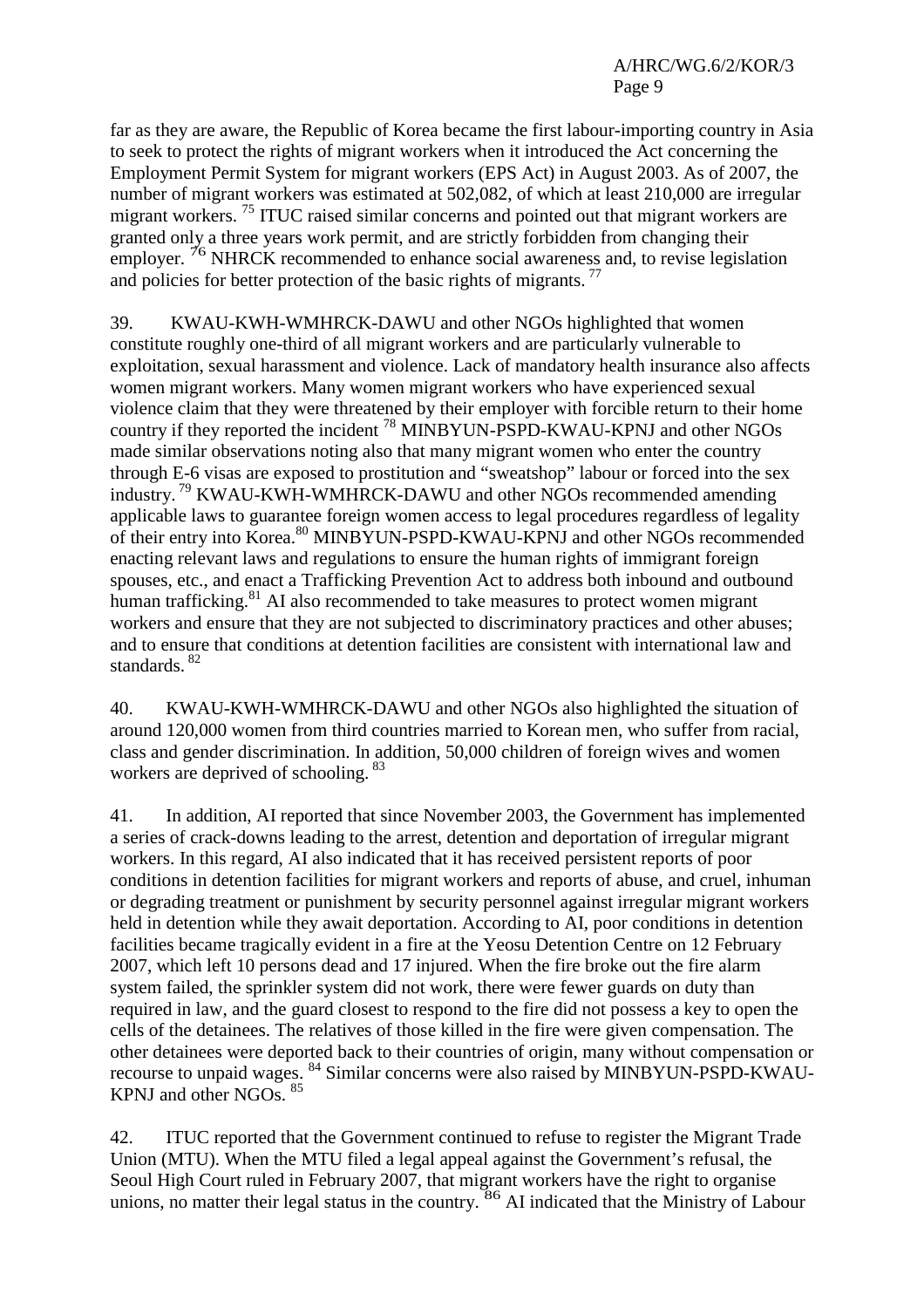A/HRC/WG.6/2/KOR/3 Page 10

has reportedly appealed against this decision to the Supreme Court.<sup>87</sup> AI also reported that on 27 November 2007, three senior officials of the MTU were arrested and taken to a detention centre for being "in an irregular or undocumented situation", and in the morning of 13 December, they were deported in secret and without due process. <sup>88</sup> AI recommended to protect the human rights of migrant workers, including by respecting their rights to form trade unions, to be free from cruel, inhuman or degrading treatment or punishment, ensuring that they are not subject to arbitrary detention and expulsion without due process, and abuses of their economic, social and cultural rights.<sup>89</sup>

43. MINBYUN-PSPD-KWAU-KPNJ and other NGOs reported that asylum seekers are deprived of any legal means to maintain their living, while the process for refugee status determination fails to provide fairness and transparency due to the lack of an independent screening body and adequate translators. Even recognized refugees still face obstacles in fully exercising their rights to be protected under the Convention and Protocol relating to the Status of Refugees, except for the rights to stay and to be employed.<sup>90</sup> NHRCK indicated that refugee recognition procedures should be improved in line with international refugee law.<sup>91</sup>

# **III. ACHIEVEMENTS, BEST PRACTICES, CHALLENGES AND CONSTRAINTS**

44. NHRCK indicated that over the previous four years, the overall human rights situation has improved, in particular, with regard to civil and political rights. Discrimination is now recognized as an important human rights issue in society. However it also noted that while socially marginalized people and minority groups attract more attention, a widening socioeconomic gap between the rich and the poor has also diminished the enjoyment of social, economic, cultural and other rights. $92$ 

45. The NHRCK also mentioned that as the percentage of elderly people in the country is one of the fastest growing in the world, the protection of the rights of elderly people with regard to social alienation, underemployment, poverty and medical care has emerged as a new challenge.  $93$ 

# **IV. KEY NATIONAL PRIORITIES, INITIATIVES AND COMMITMENTS**

n/a

# **V. CAPACITY-BUILDING AND TECHNICAL ASSISTANCE**

46. NHRCK indicated that the Government should develop capacity building and technical assistance projects, cooperating with the NHRCK and civil society, as it has voluntarily pledged upon its election to the Human Rights Council. The Government should also consider how to incorporate a human rights perspective in its official development assistance. 94

---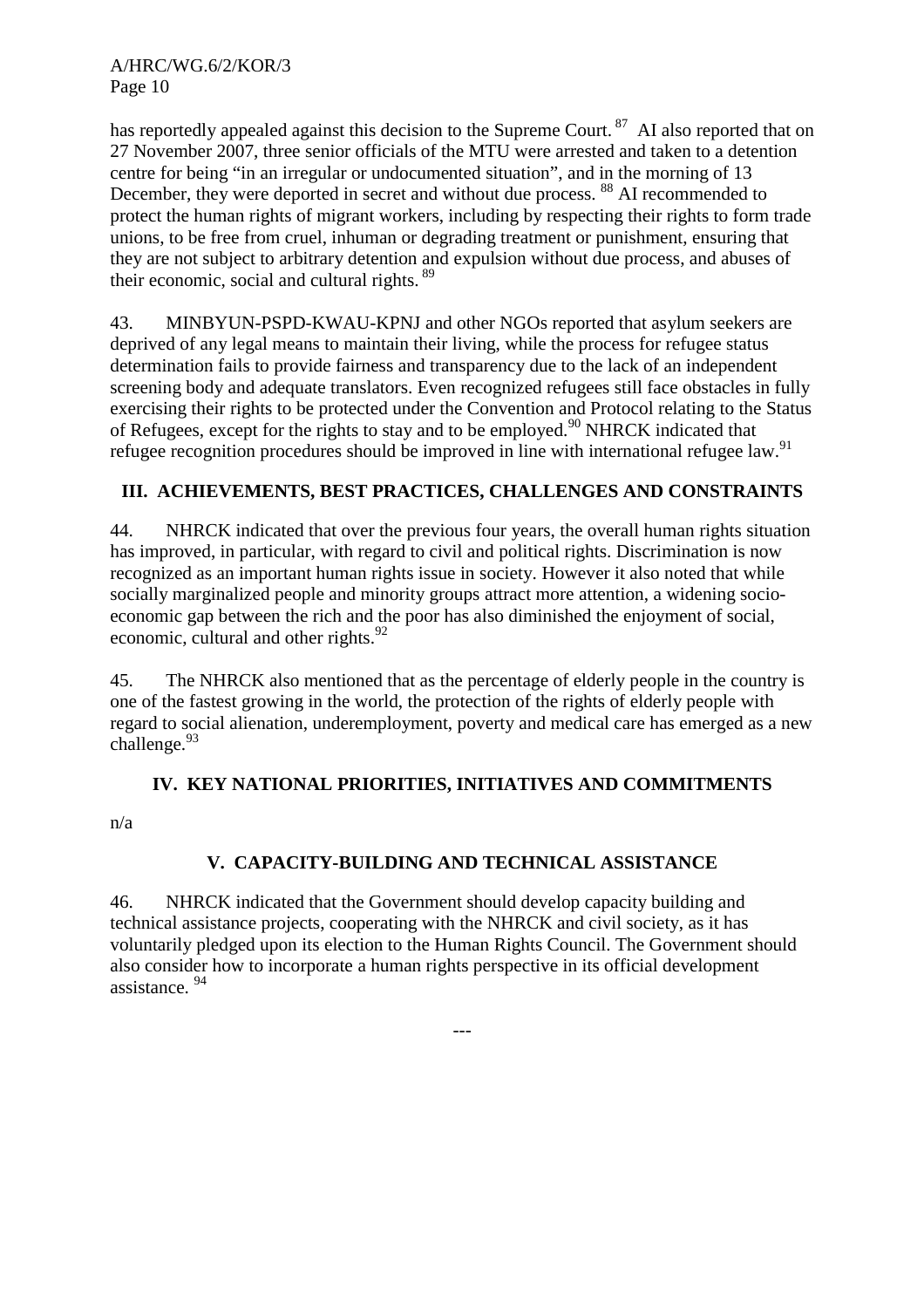#### *Notes*

 $\overline{a}$ 

 $1$ <sup>1</sup> The stakeholders listed below have contributed information for this summary; the full texts of all original submissions are available at: www.ohchr.org. (One asterisk denotes a non-governmental organization in consultative status with the Economic and Social Council. Two asterisks denote a national human rights institution with "A" status.)

*Civil Society* 

| AI                     | Amnesty International, London, United Kingdom, UPR submission, January 2008*                                                                                                                                                                                                                                                                                                                                                                                                                                                                                                                                                                                                                                                                       |
|------------------------|----------------------------------------------------------------------------------------------------------------------------------------------------------------------------------------------------------------------------------------------------------------------------------------------------------------------------------------------------------------------------------------------------------------------------------------------------------------------------------------------------------------------------------------------------------------------------------------------------------------------------------------------------------------------------------------------------------------------------------------------------|
| <b>ALRC</b>            | Asian Legal Resource Centre, Hong Kong, China, UPR submission, January 2008*                                                                                                                                                                                                                                                                                                                                                                                                                                                                                                                                                                                                                                                                       |
| <b>GIEACPC</b>         | Global Initiative to End All of Corporal Punishment of Children, London, United<br>Kingdom, UPR submission, January 2008                                                                                                                                                                                                                                                                                                                                                                                                                                                                                                                                                                                                                           |
| <b>IGLHRC</b>          | International Gay and Lesbian Human Rights Commission, New York, NY, USA<br>UPR submission, January 2008                                                                                                                                                                                                                                                                                                                                                                                                                                                                                                                                                                                                                                           |
| <b>ITUC</b>            | International Trade Union Confederation, Brussels, Belgium, UPR submission,<br>January 2008*                                                                                                                                                                                                                                                                                                                                                                                                                                                                                                                                                                                                                                                       |
|                        | KWAU-KWH-WMHRCK-DAWU<br>Korean Women's Association United (KWAU)*, Korea<br>Women's Hotline (KWH), Women Migrant Human Rights Centre in Korea<br>(WMHRCK), Korea Sexual Violence Relief Centre (KSVRC), Differently Abled<br>Women United (DAWU) and co-signed by Gwangu Jeonam Women's Association<br>United, Gyeong-gi Women's Associations United, Jeju Association for Women's<br>Right, Jeju Women's Association, Korea Association of Women Theologians, Korea<br>Women's Studies Institute, Korean Women Workers Association, Pohang Women's<br>Association, Taegu Kyungbuk Women's ssociations United, The National<br>Association of Parents for Charm-Education, Women Making Peace, Seoul, Korea,<br>joint UPR submission, January 2008 |
| MINBYUN-PSPD-KWAU-KPNJ | MINBYUN-Lawyers for a Democratic Society*, PSPD-<br>People's Solidarity for Participatory Democracy *, KWAU-Korean Women's<br>Association United* KPNL-Korean Progressive Network Linbonet* in association                                                                                                                                                                                                                                                                                                                                                                                                                                                                                                                                         |

ation United\*, KPNJ-Korean Progressive Network Jinbonet\* in association with Buddhism Human Rights Committee, Civic Action for Social Justice, Consolidation for Medical Consumer, Cultural Action, Differently Abled Women United, Disability and Human Rights in Action, Establishment of the centre for human rights in military, GONGGAM-Korean Public Interest Lawyers Group, Gyeonggi Women's Associations United, Intellectual Property Left (IPLeft), Jeju Association for Women's Rights, Jeju Women's Association, Joint Committee with Migrants in Korea, Korean Medical Action Groups for Health Rights (KFHR), Korea Health and Medical Workers' Union (KHMU), Korean Health Professionals for Action (KHPA), Korea Association of Women Theologians, Korea Buddhist Order Association Human Rights Committee, Korea Centre for City and Environment Research, Korea Centre for United Nations Human Rights Policy (KOCUN), Korea Sexual Violence Relief Centre, Korea Women's Hotline, Korean Coalition for Housing Rights, Korean Women Workers Association, Korean Womenlink, Korean Public & Social Workers' Union (KPSU), Korea Solidarity for Conscientious Objection (KSCO), MigrantsTrade Union, MINKAHYUP Human Rights Group, National Council of Crumbly Man, Pohang Women's Association, SARANGBANG Group for Human Rights, Taegu-Kyungbuk Women's Association United, The National Association of Parents for Charm-Education, Women Migrant Human Rights Centre, Seoul, Korea, joint UPR submission, January 2008

*National Human Rights Institution* 

NHRCK National Human Rights Commission of the Republic of Korea, Seoul, Korea, UPR submission, January 2007 \*\*

-----

 $2$  National Human Rights Commission of Korea, p.1.

<sup>&</sup>lt;sup>3</sup> National Human Rights Commission of Korea, p.5.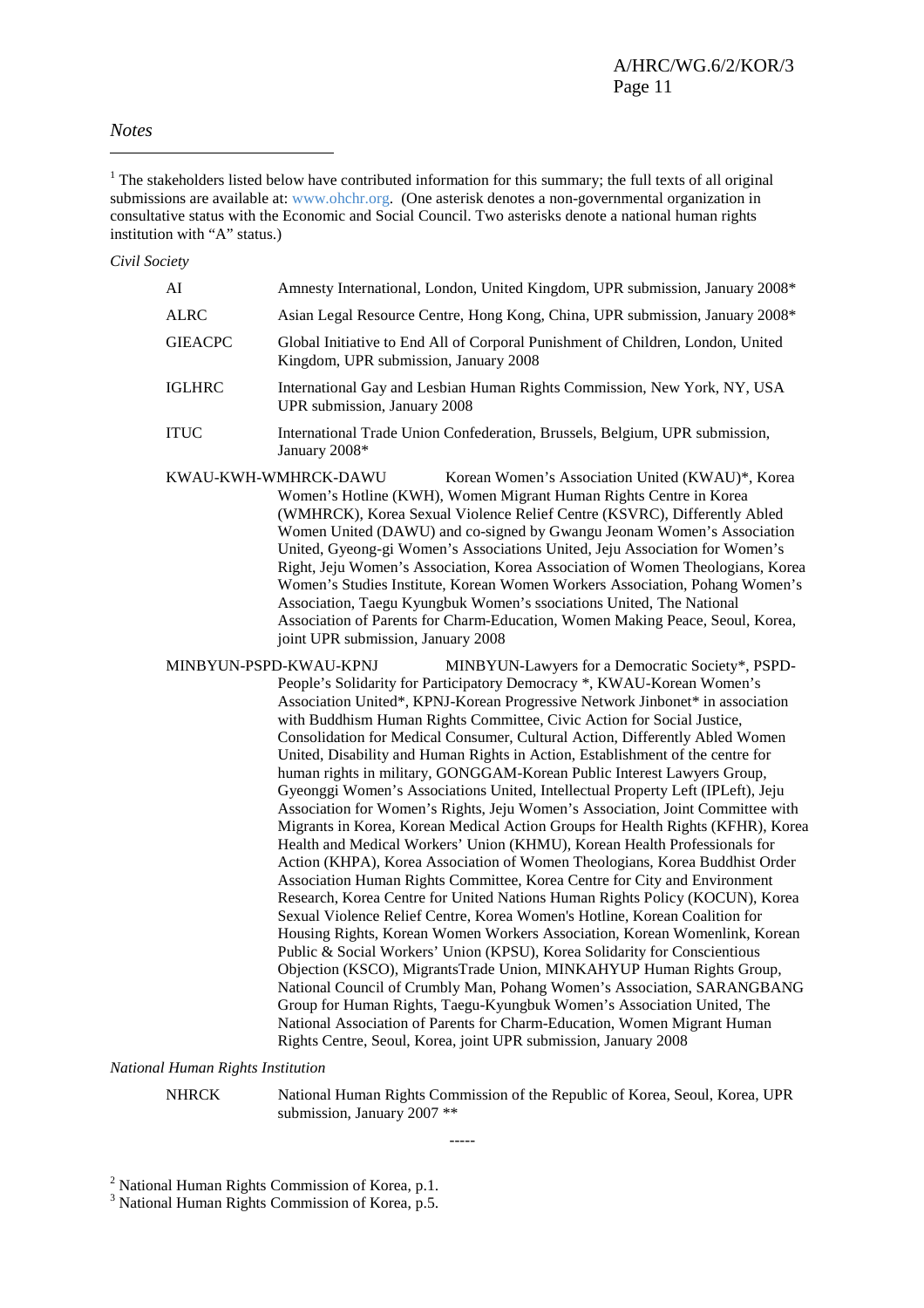$\frac{1}{4}$ <sup>4</sup> MINBYUN-Lawyers for a Democratic Society, PSPD-People's Solidarity for Participatory Democracy, KWAU-Korean Women's Association United, KPNJ-Korean Progressive Network Jinbonetand other NGOs, Seoul, Korea, joint UPR submission, January 2008, p.1.

5 Asian Legal Resource Centre, Hong Kong, China, UPR submission, January 2008, p.2.

<sup>6</sup> National Human Rights Commission of the Republic of Korea, Seoul, Korea, UPR submission, January 2007, p.1.<br>7 ми

MINBYUN-Lawyers for a Democratic Society, PSPD-People's Solidarity for Participatory Democracy , KWAU-Korean Women's Association United, KPNJ-Korean Progressive Network Jinbonetand other NGOs, Seoul, Korea, joint UPR submission, January 2008, p.1.

<sup>8</sup> The Korean Women's Association United, the Korea Women's Hotline, the Women Migrant Human Rights Centre in Korea, the Korea Sexual Violence Relief Centre , the Differently Abled Women United and other NGOs, Seoul, Korea, joint UPR submission, January 2008, p.1.

<sup>9</sup> National Human Rights Commission of the Republic of Korea, Seoul, Korea, UPR submission, January 2007, p.1. For examples of policies not included in the NAP, see also National Human Rights Commission of the Republic of Korea, Seoul, Korea, UPR submission, January 2007, p.6.

<sup>10</sup> MINBYUN-Lawyers for a Democratic Society, PSPD-People's Solidarity for Participatory Democracy, KWAU-Korean Women's Association United, KPNJ-Korean Progressive Network Jinbonetand other NGOs, Seoul, Korea, joint UPR submission, January 2008, p.1.

<sup>11</sup> National Human Rights Commission of the Republic of Korea, Seoul, Korea, UPR submission, January 2007, p.5.

<sup>12</sup> MINBYUN-Lawyers for a Democratic Society, PSPD-People's Solidarity for Participatory Democracy, KWAU-Korean Women's Association United, KPNJ-Korean Progressive Network Jinbonetand other NGOs, Seoul, Korea, joint UPR submission, January 2008, p.1.

<sup>13</sup> National Human Rights Commission of the Republic of Korea, Seoul, Korea, UPR submission, January 2007, p.4.

<sup>14</sup> MINBYUN-Lawyers for a Democratic Society, PSPD-People's Solidarity for Participatory Democracy, KWAU-Korean Women's Association United, KPNJ-Korean Progressive Network Jinbonetand other NGOs, Seoul, Korea, joint UPR submission, January 2008, p.4.

<sup>15</sup> International Gay and Lesbian Human Rights Commission, New York, NY, USA UPR submission, January 2008, p.1.

<sup>16</sup> International Gay and Lesbian Human Rights Commission, New York, NY, USA UPR submission, January 2008, p.2.

<sup>17</sup> National Human Rights Commission of the Republic of Korea, Seoul, Korea, UPR submission, January 2007, p.4.

<sup>18</sup> The Korean Women's Association United, Korea Women's Hotline, Women Migrant Human Rights Centre in Korea, Korea Sexual Violence Relief Centre, Differently Abled Women United and other NGOs, Seoul, Korea, joint UPR submission, January 2008, p.4.

<sup>19</sup> MINBYUN-Lawyers for a Democratic Society, PSPD-People's Solidarity for Participatory Democracy, KWAU-Korean Women's Association United, KPNJ-Korean Progressive Network Jinbonetand other NGOs, Seoul, Korea, joint UPR submission, January 2008, p.5.

<sup>20</sup> Amnesty International, London, United Kingdom, UPR submission, January 2008, p.1. See also National Human Rights Commission of the Republic of Korea, Seoul, Korea, UPR submission, January 2007, p.2.

<sup>21</sup> Amnesty International, London, United Kingdom, UPR submission, January 2008, p.3.

<sup>22</sup> National Human Rights Commission of the Republic of Korea, Seoul, Korea, UPR submission, January 2007, p.5; MINBYUN-Lawyers for a Democratic Society, PSPD-People's Solidarity for Participatory Democracy , KWAU-Korean Women's Association United, KPNJ-Korean Progressive Network Jinbonetand other NGOs, Seoul, Korea, joint UPR submission, January 2008, p.2.

<sup>23</sup> MINBYUN-Lawyers for a Democratic Society, PSPD-People's Solidarity for Participatory Democracy, KWAU-Korean Women's Association United, KPNJ-Korean Progressive Network Jinbonetand other NGOs, Seoul, Korea, joint UPR submission, January 2008, p.2.

<sup>24</sup> National Human Rights Commission of the Republic of Korea, Seoul, Korea, UPR submission, January 2007, p.2.

<sup>25</sup> National Human Rights Commission of the Republic of Korea, Seoul, Korea, UPR submission, January 2007, p.2.

<sup>26</sup> Korean Women's Association United, Korea Women's Hotline, Women Migrant Human Rights Centre in Korea, Korea Sexual Violence Relief Centre, Differently Abled Women United, Seoul, Korea, joint UPR submission, January 2008, pp.2-3.

<sup>27</sup> National Human Rights Commission of the Republic of Korea, Seoul, Korea, UPR submission, January 2007, p.4. See also MINBYUN-Lawyers for a Democratic Society, PSPD-People's Solidarity for Participatory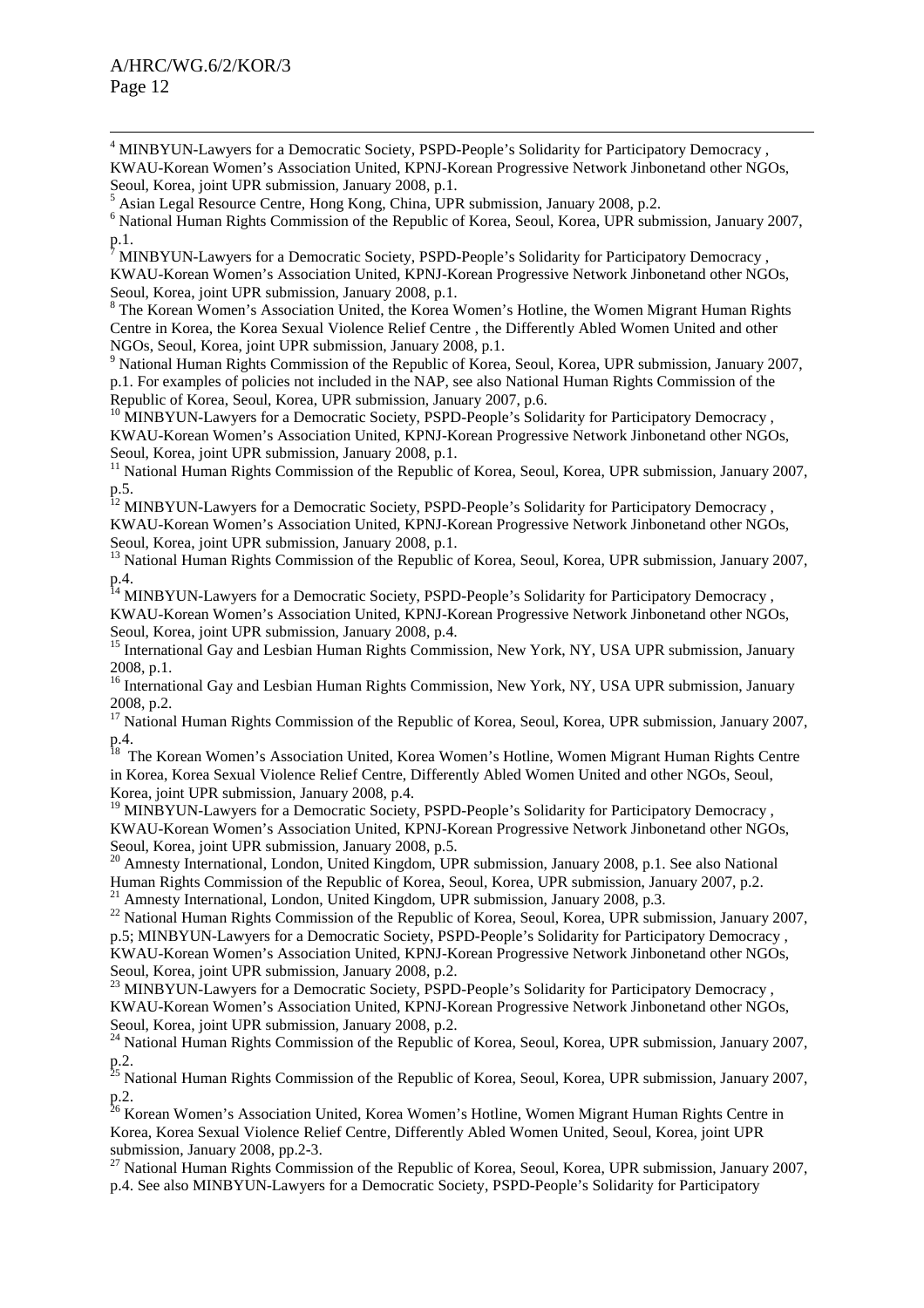Democracy , KWAU-Korean Women's Association United, KPNJ-Korean Progressive Network Jinbonetand other NGOs, Seoul, Korea, joint UPR submission, January 2008, p.5.

 $\overline{a}$ 

<sup>28</sup> MINBYUN-Lawyers for a Democratic Society, PSPD-People's Solidarity for Participatory Democracy, KWAU-Korean Women's Association United, KPNJ-Korean Progressive Network Jinbonetand other NGOs, Seoul, Korea, joint UPR submission, January 2008, p.5.

<sup>29</sup> Global Initiative to End All of Corporal Punishment of Children, London, United Kingdom, UPR submission, January 2008, p.2.

<sup>30</sup> Global Initiative to End All of Corporal Punishment of Children, London, United Kingdom, UPR submission, January 2008, p.2.

<sup>31</sup> Global Initiative to End All of Corporal Punishment of Children, London, United Kingdom, UPR submission, January 2008, p.1.

<sup>32</sup> MINBYUN-Lawyers for a Democratic Society, PSPD-People's Solidarity for Participatory Democracy, KWAU-Korean Women's Association United, KPNJ-Korean Progressive Network Jinbonetand other NGOs, Seoul, Korea, joint UPR submission, January 2008, p.2.

<sup>33</sup> MINBYUN-Lawyers for a Democratic Society, PSPD-People's Solidarity for Participatory Democracy, KWAU-Korean Women's Association United, KPNJ-Korean Progressive Network Jinbonetand other NGOs, Seoul, Korea, joint UPR submission, January 2008, p.1.

<sup>34</sup> MINBYUN MINBYUN-Lawyers for a Democratic Society, PSPD-People's Solidarity for Participatory Democracy , KWAU-Korean Women's Association United, KPNJ-Korean Progressive Network Jinbonetand other NGOs, Seoul, Korea, joint UPR submission, January 2008, p.1.

<sup>35</sup> National Human Rights Commission of the Republic of Korea, Seoul, Korea, UPR submission, January 2007, p.2.

<sup>36</sup> MINBYUN-Lawyers for a Democratic Society, PSPD-People's Solidarity for Participatory Democracy, KWAU-Korean Women's Association United, KPNJ-Korean Progressive Network Jinbonetand other NGOs, Seoul, Korea, joint UPR submission, January 2008, p.2.

<sup>37</sup> National Human Rights Commission of the Republic of Korea, Seoul, Korea, UPR submission, January 2007, p.2.

<sup>38</sup> Korean Women's Association United, Korea Women's Hotline, Women Migrant Human Rights Centre in Korea, Korea Sexual Violence Relief Centre, Differently Abled Women United, Seoul, Korea, joint UPR submission, January 2008, p.3. See also MINBYUN-Lawyers for a Democratic Society, PSPD-People's Solidarity for Participatory Democracy , KWAU-Korean Women's Association United, KPNJ-Korean Progressive Network Jinbonetand other NGOs, Seoul, Korea, joint UPR submission, January 2008, p.4. <sup>39</sup> Korean Women's Association United, Korea Women's Hotline, Women Migrant Human Rights Centre in

Korea, Korea Sexual Violence Relief Centre, Differently Abled Women United and other NGOs, Seoul, Korea, joint UPR submission, January 2008, p.3.

<sup>40</sup> National Human Rights Commission of the Republic of Korea, Seoul, Korea, UPR submission, January 2007, p.2.

<sup>41</sup> MINBYUN-Lawyers for a Democratic Society, PSPD-People's Solidarity for Participatory Democracy, KWAU-Korean Women's Association United, KPNJ-Korean Progressive Network Jinbonetand other NGOs, Seoul, Korea, joint UPR submission, January 2008, p.2.

<sup>42</sup> National Human Rights Commission of the Republic of Korea, Seoul, Korea, UPR submission, January 2007, p.5.

<sup>43</sup> MINBYUN-Lawyers for a Democratic Society, PSPD-People's Solidarity for Participatory Democracy, KWAU-Korean Women's Association United, KPNJ-Korean Progressive Network Jinbonetand other NGOs, Seoul, Korea, joint UPR submission, January 2008, p.2.

44 National Human Rights Commission of the Republic of Korea, Seoul, Korea, UPR submission, January 2007, p.2.

<sup>45</sup> Amnesty International, London, United Kingdom, UPR submission, January 2008, pp.1-2.

46 Amnesty International, London, United Kingdom, UPR submission, January 2008, pp.1-2.

<sup>47</sup> Amnesty International, London, United Kingdom, UPR submission, January 2008, p. 4. See also National

Human Rights Commission of the Republic of Korea, Seoul, Korea, UPR submission, January 2007, p.5.

<sup>48</sup> National Human Rights Commission of the Republic of Korea, Seoul, Korea, UPR submission, January 2007, p.2.

<sup>49</sup> MINBYUN-Lawyers for a Democratic Society, PSPD-People's Solidarity for Participatory Democracy, KWAU-Korean Women's Association United, KPNJ-Korean Progressive Network Jinbonetand other NGOs, Seoul, Korea, joint UPR submission, January 2008, pp.2-3.

50 Korean Women's Association United, Korea Women's Hotline, Women Migrant Human Rights Centre in Korea, Korea Sexual Violence Relief Centre, Differently Abled Women United, Seoul, Korea, joint UPR submission, January 2008, pp.2-3.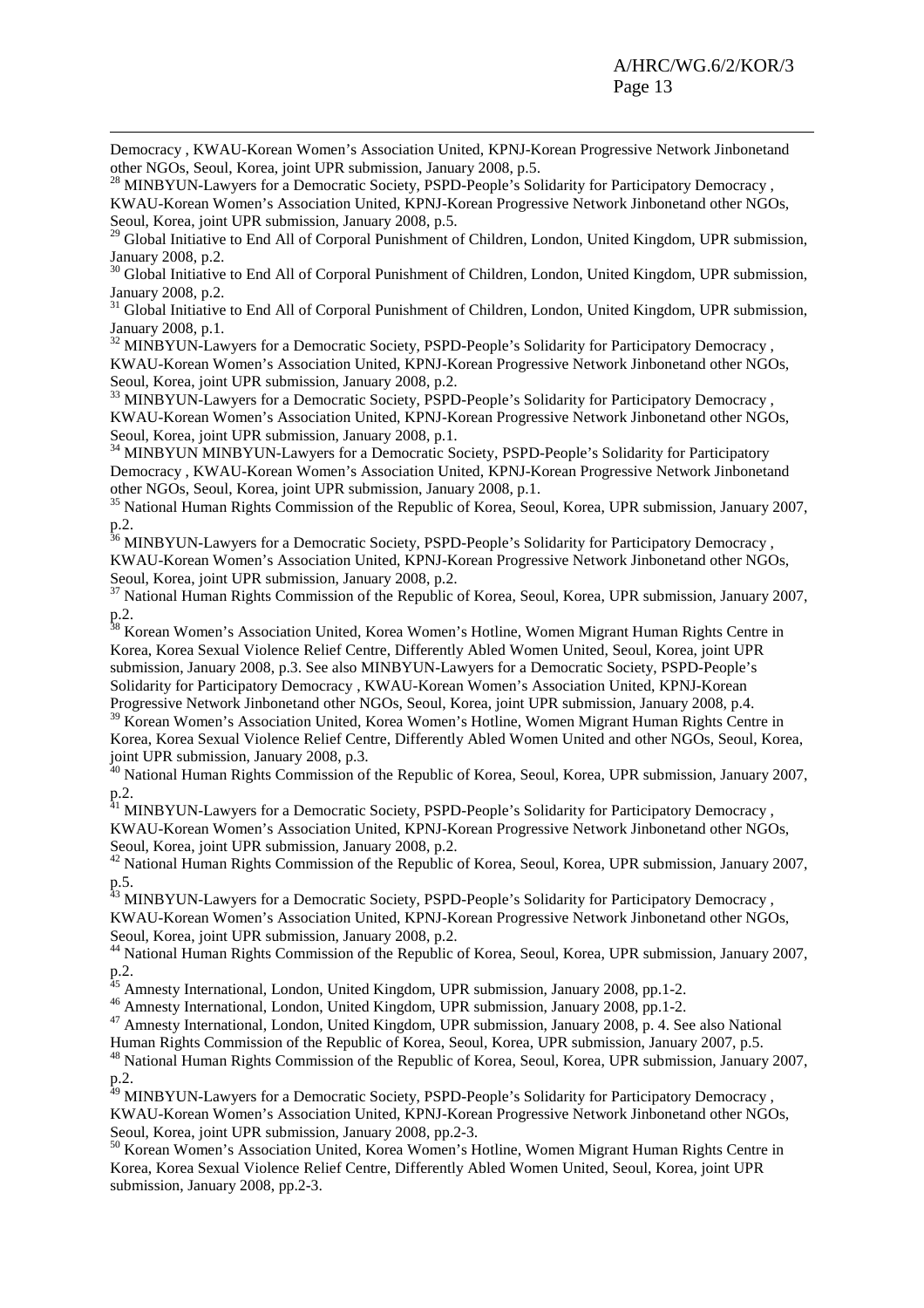51 MINBYUN-Lawyers for a Democratic Society, PSPD-People's Solidarity for Participatory Democracy , KWAU-Korean Women's Association United, KPNJ-Korean Progressive Network Jinbonetand other NGOs, Seoul, Korea, joint UPR submission, January 2008, p.4.

<sup>52</sup> National Human Rights Commission of the Republic of Korea, Seoul, Korea, UPR submission, January 2007, p.3. See also MINBYUN-Lawyers for a Democratic Society, PSPD-People's Solidarity for Participatory Democracy , KWAU-Korean Women's Association United, KPNJ-Korean Progressive Network Jinbonetand other NGOs, Seoul, Korea, joint UPR submission, January 2008, p.4.

53 Korean Women's Association United, Korea Women's Hotline, Women Migrant Human Rights Centre in Korea, Korea Sexual Violence Relief Centre, Differently Abled Women United, Seoul, Korea, joint UPR submission, January 2008, pp.1-2.

54 MINBYUN-Lawyers for a Democratic Society, PSPD-People's Solidarity for Participatory Democracy , KWAU-Korean Women's Association United, KPNJ-Korean Progressive Network Jinbonetand other NGOs, Seoul, Korea, joint UPR submission, January 2008, p.4.

55 Korean Women's Association United, Korea Women's Hotline, Women Migrant Human Rights Centre in Korea, Korea Sexual Violence Relief Centre, Differently Abled Women United, Seoul, Korea, joint UPR submission, January 2008, p.2.

<sup>56</sup> MINBYUN-Lawyers for a Democratic Society, PSPD-People's Solidarity for Participatory Democracy, KWAU-Korean Women's Association United, KPNJ-Korean Progressive Network Jinbonetand other NGOs, Seoul, Korea, joint UPR submission, January 2008, p.5.

57 International Trade Union Confederation, Brussels, Belgium, UPR submission, January 2008, p.1. <sup>58</sup> MINBYUN-Lawyers for a Democratic Society, PSPD-People's Solidarity for Participatory Democracy , KWAU-Korean Women's Association United, KPNJ-Korean Progressive Network Jinbonetand other NGOs, Seoul, Korea, joint UPR submission, January 2008, p.4.

59 International Trade Union Confederation, Brussels, Belgium, UPR submission, January 2008, p.1.

60 National Human Rights Commission of the Republic of Korea, Seoul, Korea, UPR submission, January 2007, p.3.

<sup>61</sup> National Human Rights Commission of the Republic of Korea, Seoul, Korea, UPR submission, January 2007, p.2.

 $62$  Korean Women's Association United, Korea Women's Hotline, Women Migrant Human Rights Centre in Korea, Korea Sexual Violence Relief Centre, Differently Abled Women United, Seoul, Korea, joint UPR submission, January 2008, p.3.

<sup>63</sup> MINBYUN-Lawyers for a Democratic Society, PSPD-People's Solidarity for Participatory Democracy, KWAU-Korean Women's Association United, KPNJ-Korean Progressive Network Jinbonetand other NGOs, Seoul, Korea, joint UPR submission, January 2008, p.3.

<sup>64</sup> National Human Rights Commission of the Republic of Korea, Seoul, Korea, UPR submission, January 2007, p.3.

<sup>65</sup> National Human Rights Commission of the Republic of Korea, Seoul, Korea, UPR submission, January 2007, p.2.

<sup>66</sup> MINBYUN-Lawyers for a Democratic Society, PSPD-People's Solidarity for Participatory Democracy, KWAU-Korean Women's Association United, KPNJ-Korean Progressive Network Jinbonetand other NGOs, Seoul, Korea, joint UPR submission, January 2008, pp.3-4.

<sup>67</sup> MINBYUN-Lawyers for a Democratic Society, PSPD-People's Solidarity for Participatory Democracy, KWAU-Korean Women's Association United, KPNJ-Korean Progressive Network Jinbonetand other NGOs, Seoul, Korea, joint UPR submission, January 2008, p.4.

<sup>68</sup> MINBYUN-Lawyers for a Democratic Society, PSPD-People's Solidarity for Participatory Democracy, KWAU-Korean Women's Association United, KPNJ-Korean Progressive Network Jinbonetand other NGOs, Seoul, Korea, joint UPR submission, January 2008, p.5.

<sup>69</sup> MINBYUN-Lawyers for a Democratic Society, PSPD-People's Solidarity for Participatory Democracy, KWAU-Korean Women's Association United, KPNJ-Korean Progressive Network Jinbonetand other NGOs, Seoul, Korea, joint UPR submission, January 2008, p.5.

70 National Human Rights Commission of the Republic of Korea, Seoul, Korea, UPR submission, January 2007, p.3.

<sup>71</sup> MINBYUN-Lawyers for a Democratic Society, PSPD-People's Solidarity for Participatory Democracy, KWAU-Korean Women's Association United, KPNJ-Korean Progressive Network Jinbonetand other NGOs, Seoul, Korea, joint UPR submission, January 2008, p.5.

<sup>72</sup> MINBYUN-Lawyers for a Democratic Society, PSPD-People's Solidarity for Participatory Democracy, KWAU-Korean Women's Association United, KPNJ-Korean Progressive Network Jinbonetand other NGOs, Seoul, Korea, joint UPR submission, January 2008, p.5.